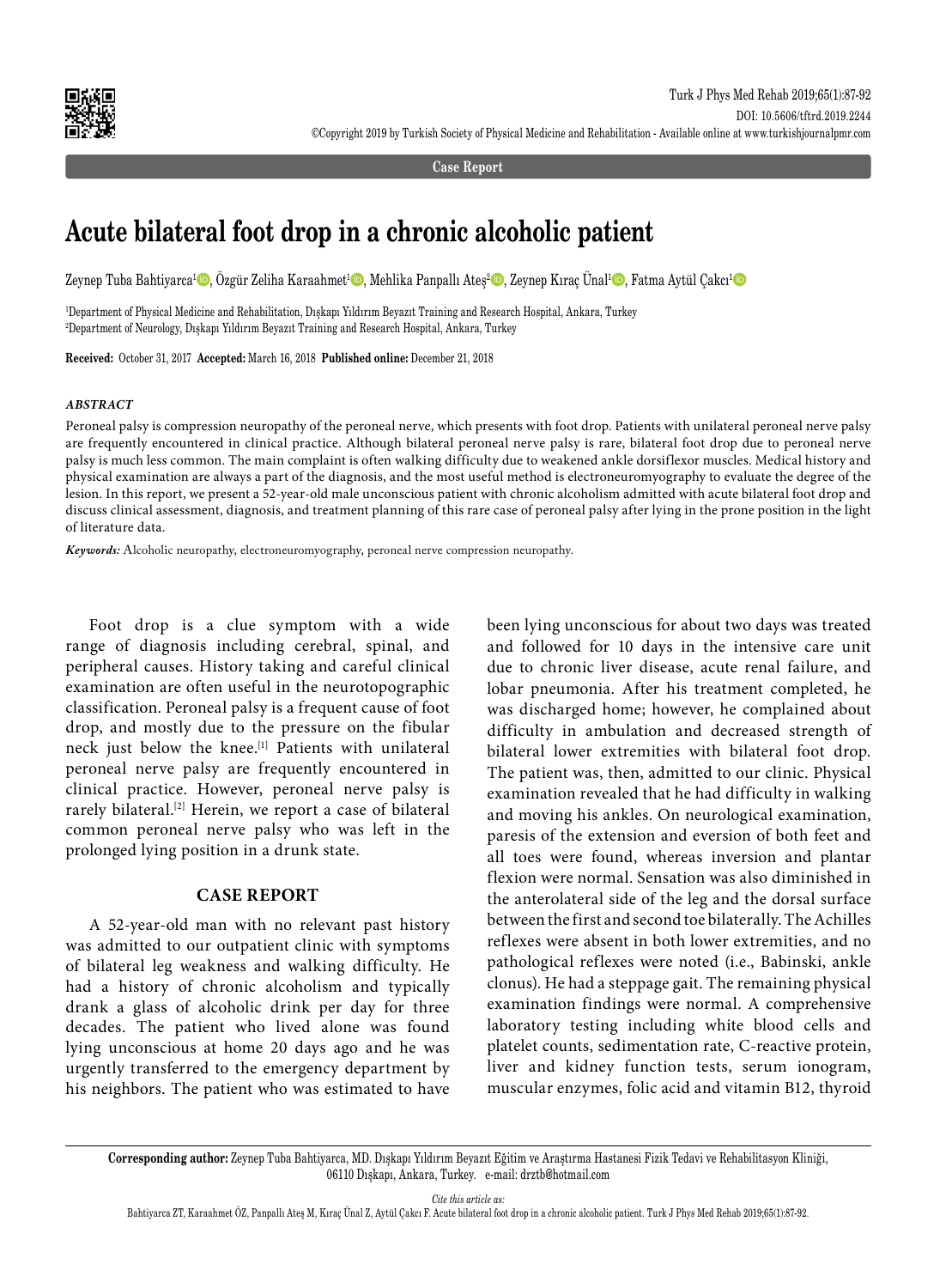functions, immunoglobulins, and autoantibodies were normal (Table 1). However, the albumin level (2.5 g/dL, reference range: 3.5-4.5 g/dL), 25 OH-vitD3 level (12 ng/mL, reference range: >30 ng/dL=normal, <20 ng/dL=deficient, 20-30 ng/dL insufficient), and prealbumin level (14.6 mg/dL, reference range: 20-40 mg/dL) were low. The patient was treated with conventional pharmacological treatment, including human albumin and vitamin supplementation and formal nutritional support. Alcoholic polyneuropathy or bilateral common peroneal nerve palsy was suspected as the preliminary diagnosis and electroneuromyography (ENMG) was performed which revealed normal conduction velocities of the bilateral sural, median, and ulnar nerves. The nerve conduction study (NCS) showed an absence of motor nerve action potentials in bilateral common peroneal nerves (Table 2). The findings of needle ENMG are shown in Table 3. The electrodiagnostic study demonstrated total axonal damage of bilateral common peroneal nerve. No electrophysiological

finding was found to be compatible with alcoholic polyneuropathy. Magnetic resonance imaging (MRI) of the knee showed hyperintensities on  $T_2$ -weighted images such as bilateral soft tissue distances around the fibular heads, primarily signal changes thought to be compatible with edema (Figure 1a, b, 2a, b). Pressureinduced common peroneal nerve palsy was considered, and conservative treatment was planned initially. In the differential diagnosis, central or spinal lesions, radicular or sciatic lesions, plexopathy, polyneuropathy, and motor neuron disease were ruled out by clinical and electrophysiological tests. Although hereditary neuropathy was unable to be completely eliminated, genetic testing was unable to be performed. However, the medical history of the patient for previous pressure palsies was negative. The treatment protocol generated superficial heat for 20 min, followed by neuromuscular electrical stimulation and exercise program. There was no sign of improvement, and nerve conduction abnormality persisted after eight weeks. At four months of follow-up, foot drop improved by 30 to 40%.

|  |  |  | Table 1. Laboratory test results |  |
|--|--|--|----------------------------------|--|
|--|--|--|----------------------------------|--|

| Parameters                            | Results        | Reference values |
|---------------------------------------|----------------|------------------|
| Hemoglobin $(g/dL)$                   | 12.1           | 13.2-17.3        |
| Platelet $(10^3/\mu L)$               | 327            | 150-450          |
| White blood cell $(10^3/\mu L)$       | 8.2            | 3.57-11.01       |
| Erythrocyte sedimentation rate (mm/h) | 22             | $0 - 20$         |
| C-reactive protein (mg/L)             | 1.2            | $0 - 9$          |
| Creatinine (mg/dL)                    | 0.56           | $0.84 - 1.25$    |
| Blood urea nitrogen (mg/dL)           | 16             | $17 - 43$        |
| Sodium (mEq/L)                        | 138            | 136-146          |
| Potassium (mEq/L)                     | 4.18           | $3.5 - 5.5$      |
| Chloride (mEq/L)                      | 103            | 101-109          |
| Calcium (mg/dL)                       | 9.04           | $8.8 - 10.6$     |
| Phosphorus (mg/dL)                    | $\overline{4}$ | $2.5 - 4.5$      |
| Aspartate transaminase (U/L)          | 18             | $3 - 50$         |
| Alanine transaminase (U/L)            | 12             | $3 - 50$         |
| Alkaline phosphatase (U/L)            | 125            | 40-150           |
| Creatine phosphokinase (U/L)          | 59             | 10-171           |
| Total protein (g/dL)                  | 5.91           | $6.4 - 8.3$      |
| Albumin $(g/dL)$                      | 2.5            | $3.5 - 5.0$      |
| Prealbumin (mg/dL)                    | 14.6           | $20 - 40$        |
| $25(OH)V$ it-D3 (ng/mL)               | 12             | $>30$            |
| Parathormone (pg/mL)                  | 17.9           | $12 - 88$        |
| Vitamin-B12 (pg/mL)                   | 224            | 126-505          |
| Thyroid-stimulating hormone (uIU/mL)  | 1.4            | $0.27 - 4.2$     |
| Folic acid (ng/mL)                    | 3.42           | $2.5 - 24$       |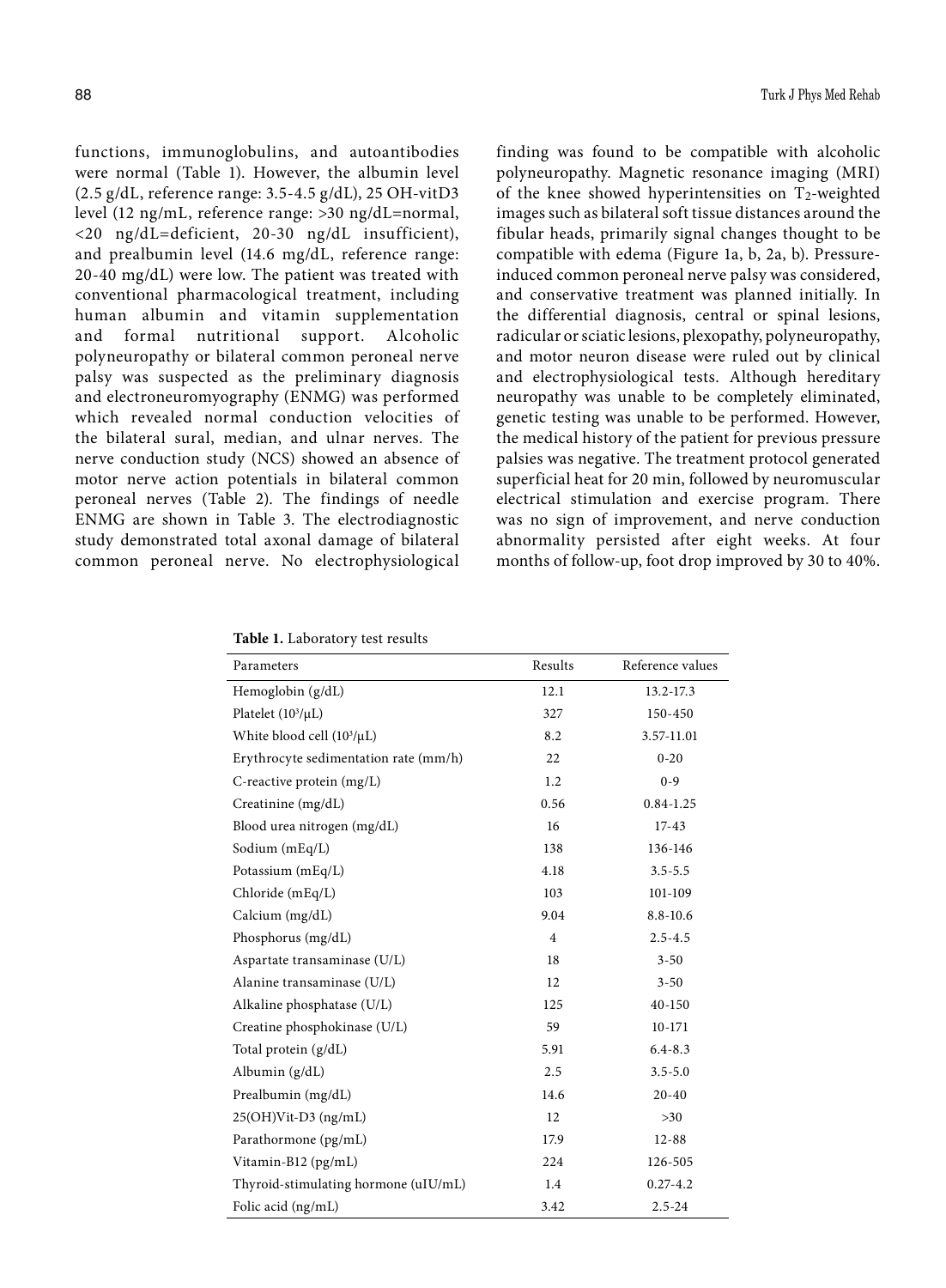| Nerve stimulation                               | $NCV$ (m/s) | $DML$ (ms) | $AMP (2-4uV)$ |
|-------------------------------------------------|-------------|------------|---------------|
| Motor                                           |             |            |               |
| Right peroneal nerve (EDB)                      |             |            |               |
| 1. Ankle                                        | No response |            |               |
| 2. Fibulae head                                 | No response |            |               |
| 3. Knee                                         | No response |            |               |
| Right peroneal nerve (EDB) 4th month            |             |            |               |
| 1. Ankle                                        |             | 8.35       | 0.3           |
| 2. Fibulae head                                 | 41.8        | 14.20      | 0.2           |
| 3. Knee                                         | 42.1        | 16.35      | 0.2           |
| Left peroneal nerve (EDB)                       |             |            |               |
| 1. Ankle                                        | No response |            |               |
| 2. Fibulae head                                 | No response |            |               |
| 3. Knee                                         | No response |            |               |
| Left peroneal nerve (EDB) 4 <sup>th</sup> month |             |            |               |
| 1. Ankle                                        |             | 6.95       | 0.5           |
| 2. Fibulae head                                 | 28.3        | 17.60      | 0.4           |
| 3. Knee                                         | 30.0        | 21.60      | 0.3           |
| Right peroneal nerve (tibialis anterior)        |             |            |               |
| 1. Fibulae head                                 | No response |            |               |
| 2. Knee                                         | No response |            |               |
| Left peroneal nerve (tibialis anterior)         |             |            |               |
| 1. Fibulae head                                 | No response |            |               |
| 2. Knee                                         | No response |            |               |
| Sensory                                         |             |            |               |
| Sural nerve                                     |             |            |               |
| Right sural nerve                               | 36.0        | 3.86       | 7.50          |
| Left sural nerve                                | 36.9        | 3.60       | 12.20         |

NCV: Nerve conduction velocity; DML: Distal motor latency; AMP: Amplitude; EDB: Extensor digitorum brevis.



**Figure 1. (a)** Magnetic resonance imaging of left leg showing hyperintensity in fibular head. (b) Axial T<sub>2</sub>-weighted magnetic resonance image of the leg below the knee. Coronal T<sub>2</sub>-weighted magnetic resonance image of the leg below the knee. Hyperintensities on T<sub>2</sub>-weighted images (white arrows) compatible with edema, compressing the common peroneal nerve and resulting in a peroneal neuropathy.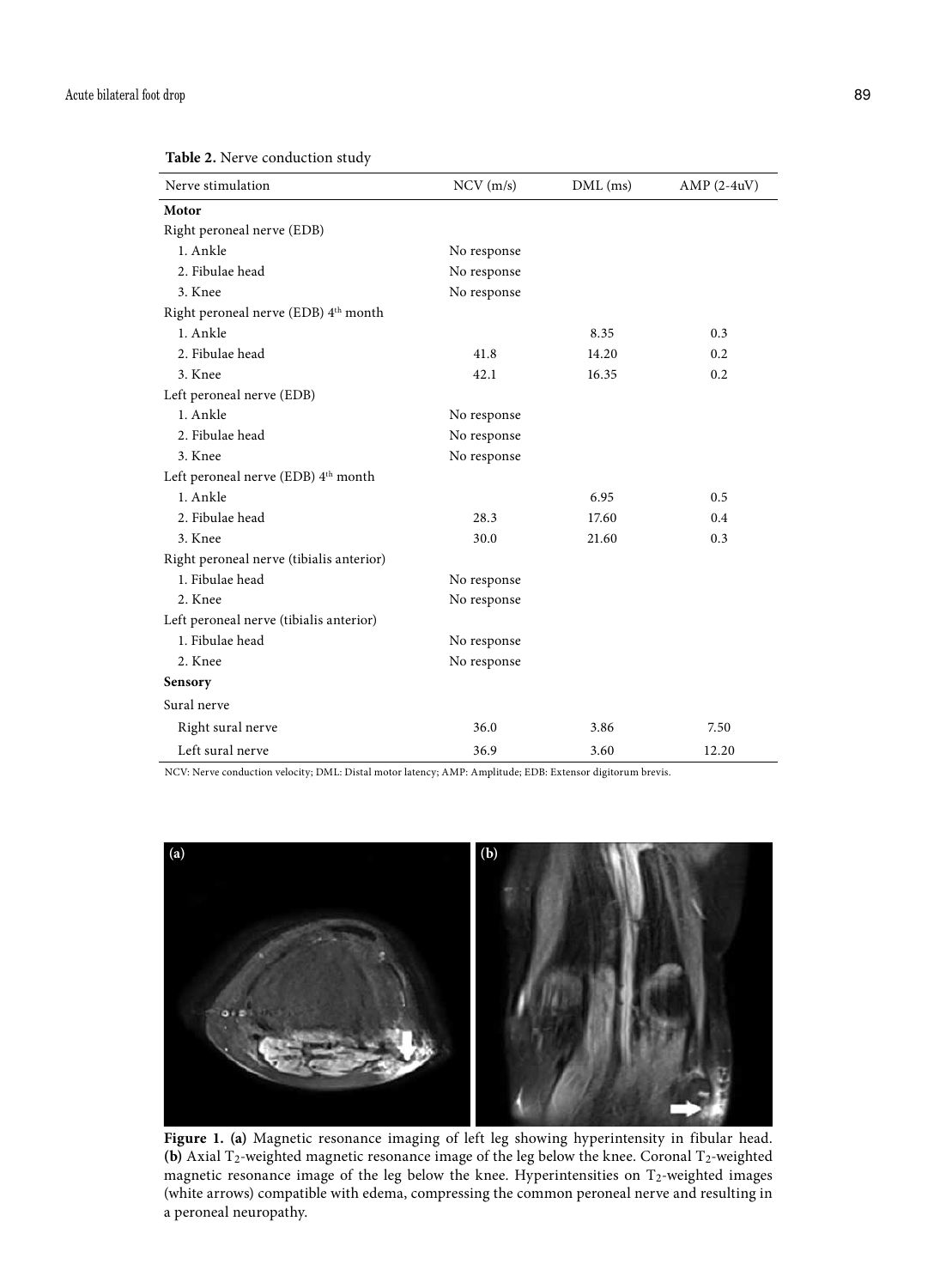

**Figure 2. (a)** Magnetic resonance imaging of right leg showing hyperintensity in fibular head. **(b)** Axial T 2-weighted magnetic resonance image of the leg below the knee. Coronal T 2-weighted magnetic resonance image of the leg below the knee. Hyperintensities on T 2-weighted images (white arrows) compatible with edema, compressing the common peroneal nerve and resulting in a peroneal neuropathy.

Clinically, moderate peroneal nerve dysfunction was confirmed. The results of repeated NCS and ENMG studies are shown in Tables 2 and 3. The patient used ankle-foot orthosis for ambulation alone.

## **DISCUSSION**

Peroneal nerve palsy is the most common entrapment neuropathy of the lower extremity.<sup>[3]</sup> Patients with unilateral peroneal nerve palsy are frequently encountered in clinical practice. Although bilateral peroneal nerve palsy is rare, bilateral foot drop due to peroneal nerve palsy is much less common, and prolonged squatting, holding and pressing the lateral aspect of the flexed knees in a supine position, following skeletal traction for bilateral femoral fractures, complication of total knee arthroplasty, use of the pneumatic compression devices, and nerve engagement of the giant cell arteritis have

| Table 3. Needle electroneuromyography findings |                  |               |                        |               |                   |                                      |                              |                |             |
|------------------------------------------------|------------------|---------------|------------------------|---------------|-------------------|--------------------------------------|------------------------------|----------------|-------------|
|                                                |                  |               | Spontaneous            |               |                   |                                      | Motor unity action potential |                | Recruitment |
| Muscle                                         | Initial activity | Fibrillation  | Positive sharp<br>wave | Fasciculation | trequency<br>High | Amplitude                            | Duration                     | Polyphase      | Pattern     |
| Right tibialis anterior                        | Normal           | $\frac{1}{2}$ | $\overline{c}$         | None          | None              | Normal                               | Norma                        | Normal         | No activity |
| Right tibialis posterior                       | Normal           | None          | None                   | None          | None              | Normal                               | Normal                       | Normal         | Normal      |
| Right biceps femoris (short head)              | Normal           | None          | None                   | None          | None              | $\label{normalization} {\rm Normal}$ | Normal                       | Normal         | Normal      |
| Left tibialis anterior                         | Normal           | $\frac{1}{2}$ | $\ddot{3}$ +           | None          | None              | Normal                               | Normal                       | Normal         | No activity |
| Left tibialis posterior                        | Normal           | None          | None                   | None          | None              | Normal                               | Normal                       | Normal         | Normal      |
| Right tibialis anterior 4 <sup>th</sup> month  | Normal           | None          | $\pm$                  | None          | None              | $\overline{a}$                       | $\pm$                        | $\ddot{c}$     | Reduced     |
| Left tibialis anterior 4 <sup>th</sup> month   | Normal           | None          | $\pm$                  | None          | None              |                                      | $\pm$                        | $\overline{c}$ | Reduced     |
|                                                |                  |               |                        |               |                   |                                      |                              |                |             |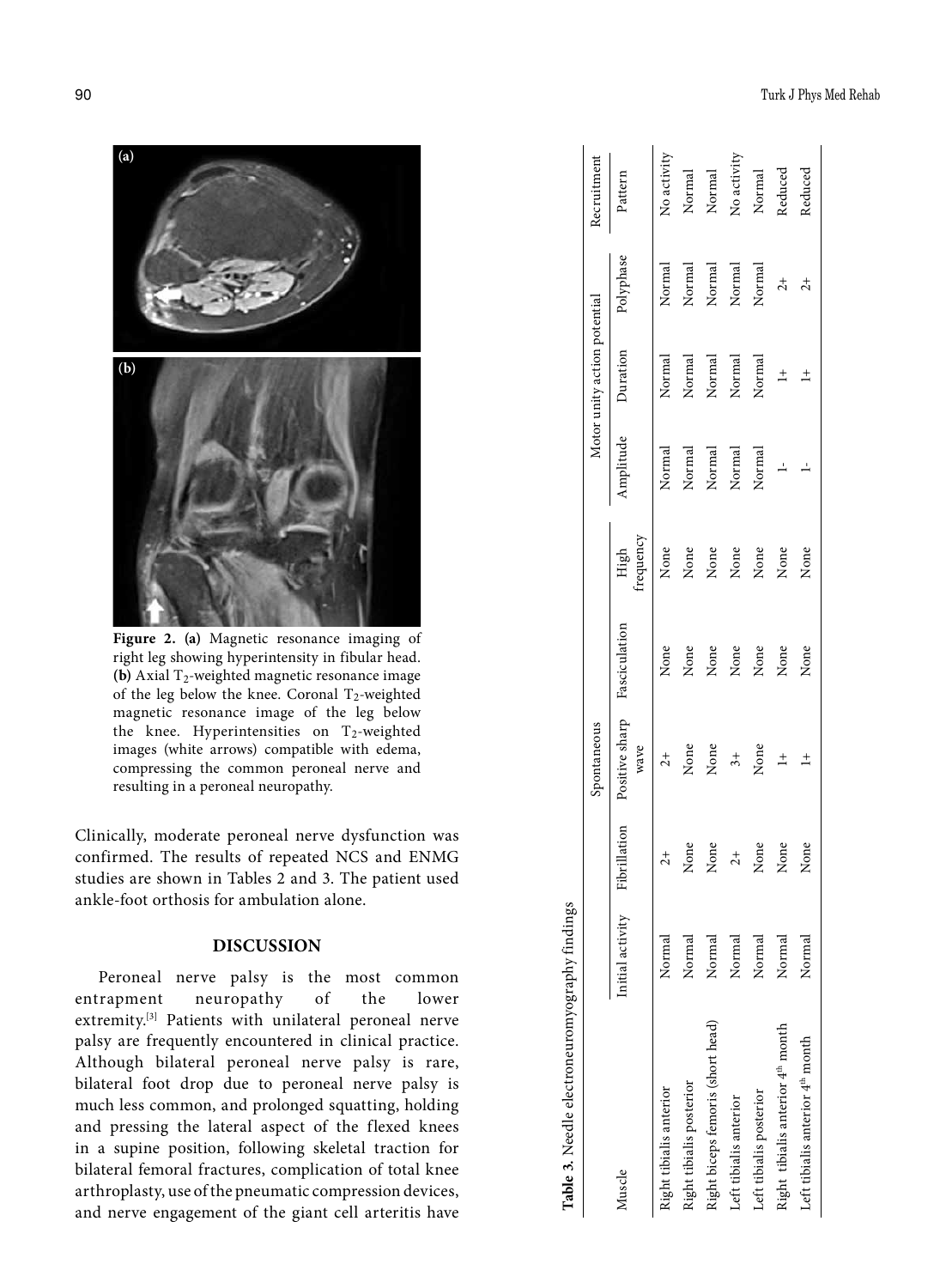been reported in the literature.<sup>[2-9]</sup> Iatrogenic injury is also common with acute foot drop, mainly resulting from surgery of the hip, knee, and ankle; positioning during anesthesia; prolonged bed rest; casting; bracing; compression wrapping; and the use of pneumatic compression devices.[3] However, as in our case, in certain instances, the patient and clinician may not be aware that external compression has occurred due to the fact that it may develop during sleep or under the influence of drugs or alcohol. External compression of peroneal or tibial nerves in the distal thigh, in the upper part of popliteal fossa, is uncommon due to the deep course of both nerves in this site.

Peroneal nerve palsies have been also reported following severe weight loss, as the thinner subcutaneous tissue over the fibula head carries a risk of injuring the peroneal nerve.<sup>[10,11]</sup> Simultaneous compression by the bed, chair, or contralateral knee may easily cause bilateral nerve palsies in patients with weight loss. Thus, the development of bilateral peroneal nerve palsies requires simultaneous compression to both legs.[4,8] The reported case in the present study seemed to have two risk factors for the development of peroneal nerve palsy. Compression due to prolonged immobilization in the lying position was the initial risk factor, while malnutrition seemed to be the other one. Although increased pressure in the fibular head due to prolonged lying is thought to be an initiating event leading to common peroneal nerve injury, there is also a possibility that alcohol-induced volume depletion and malnutrition also contribute to aggravated injury.

Diagnosis of peroneal neuropathy is based on the characteristics of motor and sensory abnormalities, patient history, and physical examination. Patients with a peroneal nerve injury often present with complete or partial foot drop in addition to a change in gait, such as a steppage gait. Reflexes are spared as well as the plantar flexion and inversion of the ankle. However, weakness of the ankle dorsiflexors and evertors is common, resulting in typical foot drop.[12]

Electrodiagnostic studies also help the clinician evaluate the motor and sensory axons of the peroneal nerve and its branches. They also are useful for localizing the site of injury, evaluating the severity of a lesion, and monitoring recovery after a nerve injury.[3] An electrophysiologic study should be performed baseline in all patients with new-onset foot drop, and it can be repeated every three months to monitor for improvement or deterioration.<sup>[3,13]</sup>

Furthermore, MRI has been increasingly utilized as an adjunct in the evaluation of mononeuropathies. Intrinsic and extrinsic lesions of the peripheral nerves and features of denervation of corresponding muscles can be identified using MRI. The nerve normally shows low signal intensity within high-intensity fat on  $T_1$ - and T2-weighted sequences. Abnormal bulbous enlargement of nerve is seen at the site of compression with increased signal on  $T_1$ - and  $T_2$ -weighted sequences. The MRI scan of normal skeletal muscle shows an intermediate signal intensity on  $T_1$ -weighted sequence and lower signal intensity on T<sub>2</sub>-weighted sequence. In acute muscle denervation, normal  $T_1$ - and  $T_2$ -signal pattern may be retained up to one month; however, increased shorttau inversion recovery (STIR) signal intensity may be reported within four days and gadolinium enhancement as early as 24 hours after denervation.<sup>[14]</sup>

Initial treatment of a peroneal neuropathy is typically conservative management including a variety of interventions such as stretching, range of motion exercises, and strength training. In the setting of substantial muscle weakness, electrical stimulation can be used to initiate muscle contractions. Depending on the severity of the lesion and extent of symptoms, an ankle-foot orthosis can be used for toe clearance during ambulation.[3,13] Surgical decompression should be considered for refractory cases and those with compressive masses, acute lacerations, or severe conduction changes. Tendon and nerve transfers can be used in the setting of failed decompression or for patients with a poor prognosis for nerve recovery.<sup>[3]</sup>

Our case with chronic alcoholism had bilateral common nerve compression syndrome caused by malnutrition and immobilization. As soon as we were informed that the patient was sleeping in the prone position, we considered that the formation of bilateral peroneal palsy was probably in the slept in a flexed spine kneeling position.

In conclusion, for patients with common peroneal nerve entrapment at the fibular head, watchful waiting until spontaneous recovery occurs has been advocated. In this case, spontaneous recovery was achieved four months after the injury. Prompt recognition of a peroneal neuropathy is important in ensuring appropriate treatment, preservation of maximum function, and resolution of the injury.

#### **Declaration of conflicting interests**

The authors declared no conflicts of interest with respect to the authorship and/or publication of this article.

#### **Funding**

The authors received no financial support for the research and/or authorship of this article.